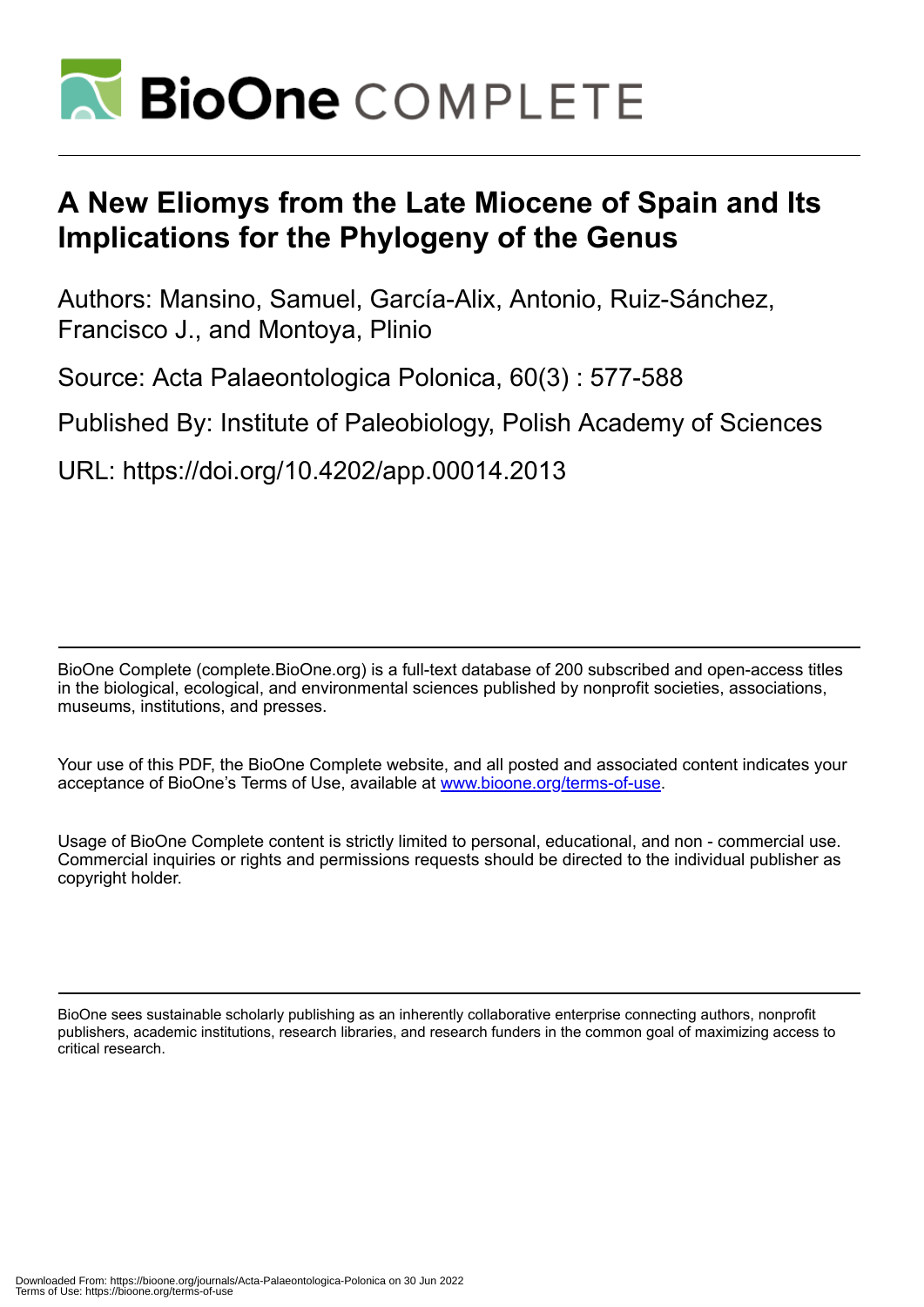# A new *Eliomys* from the Late Miocene of Spain and its implications for the phylogeny of the genus

SAMUEL MANSINO, ANTONIO GARCÍA-ALIX, FRANCISCO J. RUIZ-SÁNCHEZ, and PLINIO MONTOYA



Mansino, S., García-Alix,A., Ruiz-Sánchez,F.J., and Montoya, P. 2015. A new *Eliomys* from the Late Miocene of Spain and its implications for the phylogeny of the genus. *Acta Palaeontologica Polonica* 60 (3): 577–588.

In this paper, we describe a previously unknown species of the glirid *Eliomys* from the Late Miocene and Early Pliocene Cabriel, Alcoy and Granada basins of southeastern Spain. *Eliomys yevesi* sp. nov. is characterized by its relative small size, narrow lingual wall and common presence of two centrolophs in the upper molars, and well-developed centrolophids in the lower molars. The new species is the probable ancestor of *E. intermedius*, which in turn represents the ancestor of the extant *E. quercinus*. According to its morphologic and biometric features, the origin of *E. yevesi* sp. nov. is likely to be found in some population of *E. truci* from the Late Miocene. Based on these affinities, we propose the lineage *E. truci*–*E. yevesi* sp. nov.–*E. intermedius*–*E. quercinus*, in which there is a trend towards the development of centrolophs, as well as the reduction of accessory crests.

Key words: Mammalia, Rodentia, Gliridae, *Eliomys*, Miocene, Spain.

*Samuel Mansino [samuel.mansino@uv.es] and Plinio Montoya [plinio.montoya@uv.es], Departament de Geologia, Universitat de València, 46100 Burjassot, Spain.*

*Antonio García-Alix [agalix@ugr.es], Instituto Andaluz de Ciencias de la Tierra (IACT-CSIC-UGR), Consejo Superior de Investigaciones Científicas, Universidad de Granada, Avenida de las Palmeras nº 4 18100 Armilla, Granada, Spain. Francisco J. Ruiz-Sánchez [francisco.ruiz@uv.es], Departament de Geologia, Universitat de València, 46100 Burjassot, Spain; and Museu Valencià d'Història Natural, L'Hort de Feliu, P.O. Box 8460, Alginet, Valencia, 46018, Spain.*

Received 31 July 2013, accepted 21 February 2014, available online 28 February 2014.

Copyright © 2015 S. Mansino et al. This is an open-access article distributed under the terms of the Creative Commons Attribution License, which permits unrestricted use, distribution, and reproduction in any medium, provided the original author and source are credited.

## Introduction

External, genetic and some morphometric characters of the skull distinguish at least three extant species of the genus *Eliomys* (Filipucci et al. 1988a, b; Krystufek and Kraft 1997; Holden 2005), including the garden dormouse *Eliomys quercinus* (Linnaeus, 1766), the Asian dormouse *E. melanurus* Wagner, 1839 (type species) and the Maghreb garden dormouse *E. munbyanus* Pomel, 1856. Its biogeographic range comprises Western Europe, where it is widespread, as well as scattered populations across Central, Eastern, and Southeast Europe, Turkey, and the north of Africa. In addition, fossil representatives of the genus include *E. assimilis* Mayr, 1979 and *E. reductus* Mayr, 1979 from Germany, and *E. lafarguei* Aguilar, Michaux, and Lazzari, 2007 from France, all them from the Late Miocene, as well as *E. truci* Mein and Michaux, 1970 from the Late Miocene–Pliocene, and *E. intermedius* Friant, 1953 from the Pliocene and Pleistocene, both of Western Europe.

*Eliomys truci*, *E. intermedius*, and the extant *E. quercinus* have been proposed to form part of a single phylogenetic

*Acta Palaeontol. Pol.* 60 (3): 577–588, 2015 http://dx.doi.org/10.4202/app.00014.2013

lineage, following first a cladogenetic pattern of evolution, based on the coexistence of *E. truci* and *E. intermedius* during the Early–Late Pliocene (Adrover 1986), before culminating in the anagenetic replacement of *E. intermedius* by *E. quercinus* during the Pleistocene (Chaline 1972; Castillo 1990). However, this picture is made more complex by the appearance of an additional, intermediate form (*E*. aff. *intermedius*) sharing features with both *E. truci* and *E. intermedius*, in the Mio-Pliocene of the Granada Basin of southern Spain (García-Alix et al. 2008a). Here, we provide new information on the evolutionary history of the genus by describing new Mio-Pliocene material from rich localities with the Cabriel (Venta del Moro and La Bullana) and Alcoy basins of southeastern Spain, which, together with *E.* aff. *intermedius* from the Granada Basin, we refer it to the new species *Eliomys yevesi* sp. nov.

*Institutional abbreviations*.—DEPUG, Departamento de Estratigrafía y Paleontología of the University of Granada, Spain; MGUV, Museum of Geology of the University of Valencia, Spain.

*Other abbreviations.*—L, length; W, width; see Table 1 for locality name abbreviations.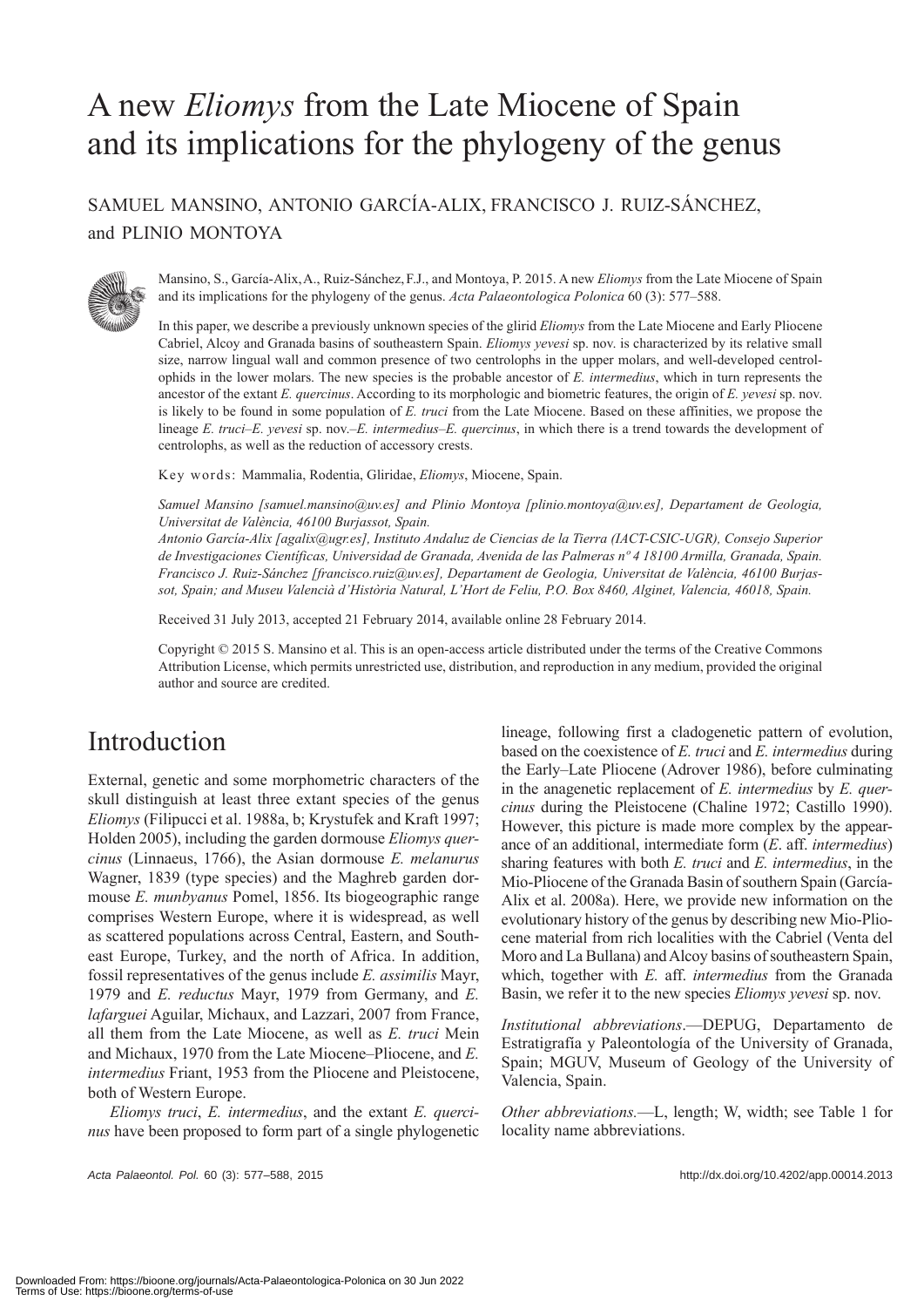## Material and methods

Nomenclature and measurement methods follow Daams (1981) and Freudenthal (2004). Measurements are in millimetres and were taken on a Leica  $MZ7<sub>5</sub>$  binocular microscope by means of displacement of a mechanical stage, connected to Sony Magnescale measuring equipment. Photographs were taken with a HITACHI 4800 scanning electron microscope at the Central Support Facility for Experimental Research (SCSIE) of the University of Valencia. The specimens from Venta del Moro, La Bulla and Alcoy are kept at the MGUV, and labelled according to locality, level and, where applicable, year of collection (Table 1).

To determine its affinities, we directly compared our material with fossil collections from Huétor Tájar, Tollo de Chiclana, Moreda, Bélmez-1, Cañada Castaños, Gorafe-2 and 5, Botardo-C, Negratín-1, Calicasas-3B, Purcal-4, 23, 24A, and 25, and Otura-1, housed at the DEPUG (see SOM, Supplementary Online Material available at http://app.pan.pl/SOM/ [app60-Mansino\\_etal\\_SOM.pdf\). In addition to these direct](http://app.pan.pl/SOM/app60-Mansino_etal_SOM.pdf)  comparisons, we took into account published data contained from the localities of Balaruc 2, Layna, Caravaca, Crevillente 1, 3, 5, and 6, Tortajada A and C, and Masada del Valle 2 (all in Weerd 1976), as well as Orrios 3, Sete, Arquillo 3, Villalba Alta, Hautimagne, Los Mansuetos, and Aljezar B (Adrover 1986). Finally, we performed a phylogenetic analysis of the genus using the implicit enumeration option of the phylogenetic software package TNT (Goloboff et al. 2003, 2008). All of the characters included in this analysis are listed in the Appendix 1.

Table 1. Locality abbreviations. Square brackets denote modifiers indicating particular levels (e.g., C, D) or years of collection.

| Number of acronym  | Name [levels/year of collection] |
|--------------------|----------------------------------|
| MGUV ABS-3A        | Alcoi Barranc Sud 3A             |
| MGUV AC-0          | Alcoi Cristian 0                 |
| <b>MGUV AF-1</b>   | Alcoi Forn 1 [2006, 2007]        |
| MGUV AL2           | Alcoi $2 [C, D]$                 |
| <b>MGUV LB-2B</b>  | La Bullana 2B                    |
| MGUV VVm           | Venta del Moro [A-D]             |
| DEPUG CLC-3B       | Calicasas 3B                     |
| <b>DEPUG OUT-1</b> | Otura 1                          |
| <b>DEPUG PUR</b>   | Purcal [4, 23, 23A, 25]          |
| <b>DEPUG TCH</b>   | Tollo de Chiclana [1B, 3, 13]    |

## Geological setting

The material described here was recovered from lacustrine and palustrine sediments belonging to the Villatoya-Venta del Moro Formation (Robles 1970; Montoya et al. 2006) exposed at Venta del Moro (VVm) and La Bullana 2B (LB-2B), both situated in the Cabriel Basin of southeastern Spain (Robles 1970; Morales 1984; Montoya et al. 2006), as well as the localities of Alcoi Forn 1'06 (AF-1'06), Alcoi Barranc Sud 3A (ABS-3A), Alcoi Cristian 0 (AC-0), and Alcoi 2



Fig. 1. Location of the Venta del Moro, Alcoy, Purcal, and Calicasas sites (stars) that have yielded specimens of *Eliomys yevesi* sp. nov. The dormouse symbol indicates the location of Venta del Moro, the type locality of *E. yevesi*. Abbreviations: ABS-3A, Alcoi Barranc Sud 3A; AF-1, Alcoi Forn 1; CLC-3B, Calicasas 3B; PUR-4, Purcal 4; VVm, Venta del Moro.

(AL2-C and AL2-D), all of them located in the west margin of the lacustrine Basin of Alcoy (southeastern Spain). At Venta del Moro, specimens were collected from several levels, previously referred to as VM-A, B, C, BC, and D by Montoya et al. (2006). The latter are here labeled as VVm-A, VVm-B, VVm-BC, VVm-C, and VVm-D, respectively, to distinguish the specimens housed at the University de Valencia from previously collected material from the same locality housed at the Museo Nacional de Ciencias Naturales, Madrid (Montoya et al. 2006).

The age of the fossiliferous levels of Venta del Moro, has recently been dated to 6.23 Ma, or latest Miocene (late Turolian–late Messinian), based on their faunal assemblage and magnetostratigraphic data (magnetochron C3An; Gibert et al. 2013). This age estimate is confirmed by the presence of *Apocricetus alberti* Freudenthal, Mein, and Martín Suárez, 1998, *Ruscinomys schaubi* Villalta and Crusafont, 1956, *Paraethomys meini* (Michaux, 1969) and *Apodemus gudrunae* van de Weerd, 1976 (Freudenthal et al. 1998; Sesé 2006a; García-Alix et al. 2008a). This faunal association is consistent with the *Apodemus gudrunae* Assemblage Zone in the Guadix Basin (Minwer-Barakat et al. 2012). The presence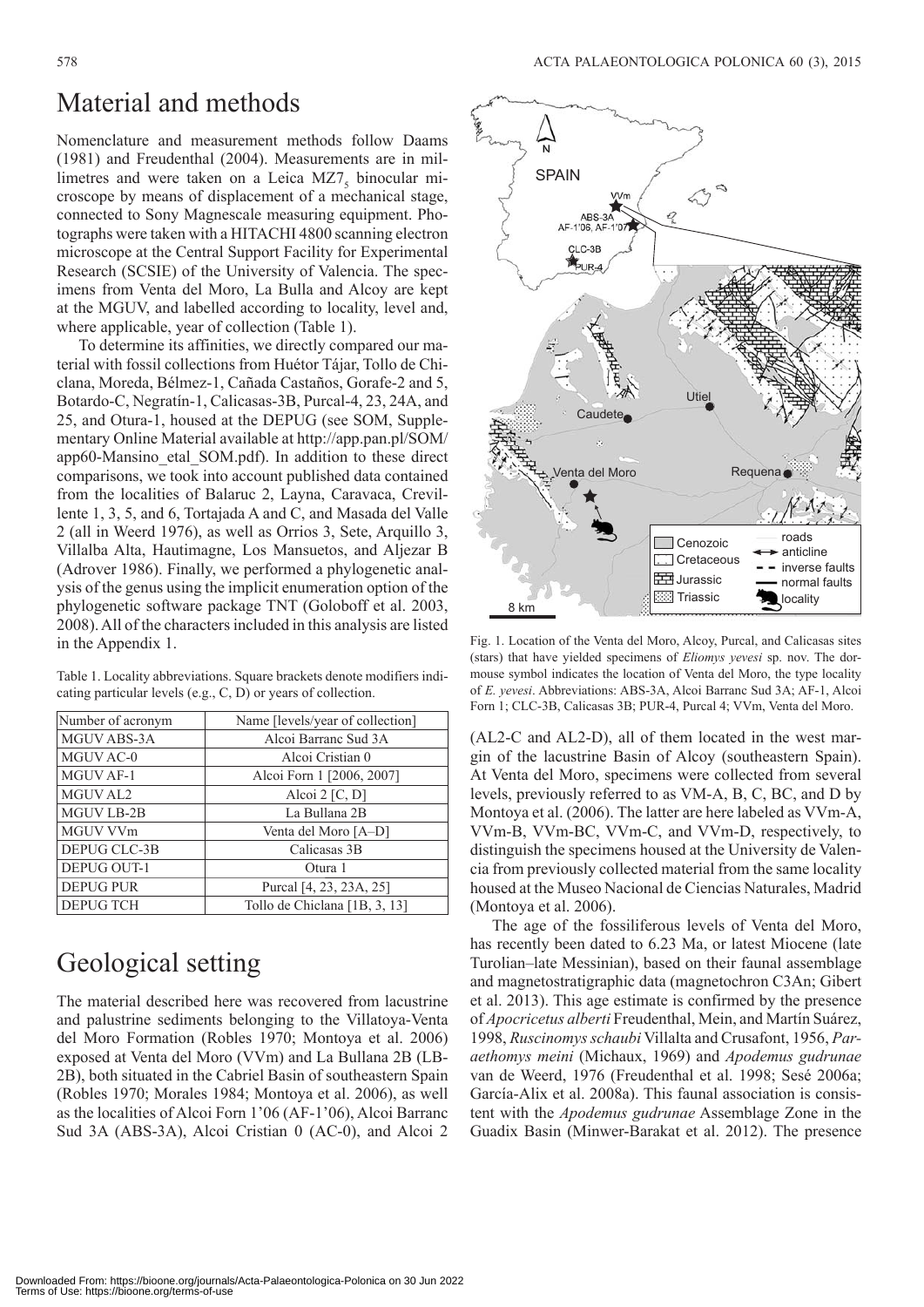of *Stephanomys dubari* Aguilar, Michaux, Bachelet, Calvet, and Faillat, 1991, in the localities of Venta del Moro (Montoya et al. 2006) differs from late Turolian (late Messinian) sites in the Teruel Basin, such as the locality of Arquillo 4, which instead yields *S. ramblensis* van de Weerd, 1976 (Mein et al. 1990; Adrover et al. 1993).

*Stephanomys dubari* Aguilar, Michaux, Bachelet, Calvet and Faillat, 1991, *Apodemus gorafensis* Ruiz-Bustos, Sesé, Dabrio, Peña, and Padial, 1984*, Occitanomys alcalai* Adrover, Mein, and Moissenet, 1988, and *Paraethomys meini* (Michaux, 1969) typically appear together in the latest Turolian–earliest Ruscinian localities of southern Spain (late Messinian–early Zanclean; García-Alix et al. 2008b, c). These taxa are present at PUR-4, CLC-3B, AF-1'06, AF-1'07, and LB-2B, but *Occitanomys alcalai* and *Apodemus gorafensis* are absent in ABS-3A, which has yielded few micromammal remains. By contrast, *Apocricetus barrierei* (Mein and Michaux, 1970), an indicator of early Ruscinian (Zanclean) age (Freudenthal et al. 1998; Sesé 2006a; García-Alix et al. 2008a) is present at ABS-3A, PUR-4, CLC-3B AF-1'07, and LB-2B, yet absent at AF-1'06, which has yielded over a hundred specimens. The localities of PUR-4 and CLC-3B are within the *Apocricetus barrierei* Assemblage Zone (earliest Ruscinian–earliest Zanclean) of the Granada Basin (García-Alix et al. 2008c).

*Eliomys intermedius* is a typically Ruscinian taxon (Sesé 2006a). The presence of *Apodemus* cf. *gorafensis*, *Occitanomys* cf. *alcalai*, *Paraethomys meini*, and *Stephanomys cordii*  at AC-0 place this locality in the Early Ruscinian (MN14). The faunal lists of AL2-C and AL2-D, which include *Trilophomys* cf. *castroi*, *Blancomys* sp., *Stephanomys cordii*, *Paraethomys meini*, *Paraethomys* aff. *abaigari*, *Ruscinomys* cf. *lasallei*, and *Apocricetus* cf. *angustidens* suggest also an early Ruscinian age (Mansino et al. 2013). However, the presence of two species of *Paraethomys*, the more developed crests of *Stephanomys cordii*, and the presence of *Apocricetus* cf. *angustidens* instead of *A. barrierei* indicate a younger age for these localities than for AC-0.

## Systematic paleontology

Order Rodentia Bowdich, 1821 Family Gliridae Muirhead, 1819 Subfamily Dryomyinae de Bruijn, 1967 Genus *Eliomys* Wagner, 1840

*Type species*: *Eliomys melanurus* Wagner, 1840; extant, Sinai Peninsula, Egipt.

*Eliomys yevesi* sp. nov.

Fig. 2A–L.

1953 *Eliomys* aff. *intermedius*; Friant 1953: pl. 4: 9–19. 2008 *Eliomys* aff. *intermedius*; García-Alix et al. 2008a: 24–25. *Etymology*: Dedicated to José María Yeves and his family, owners of the "Hostal Ventamorino", for their friendly hospitality during the many summer campaigns in Venta del Moro.

*Holotype:* Right M1, VVmA-25.

*Type locality*: Venta del Moro A, Cabriel Basin, Spain; coordinates: 39º 28' 29.12'' N, 1º 20' 40.38'' W.

*Type horizon*: Villatoya-Venta del Moro Formation, MN13, late Turolian (Late Miocene, 6.23 Ma).

*Material*.—Venta del Moro: 2 p4 (VVmA-42, 43), 12 m1, m2 (VVmA-1–11, 32), 6 m3 (VVmA-33–38), 1 dP4 (VVmA-44), 3 P4 (VVmA-39–41), 12 M1, M2 (VVmA-16, 21–31), 8 M3 (VVmA-12–15, 17–20); 1 m1, m2 (VVmB-1). VVm-BC: 2 m1, m2 (VVmBC-1, 2), 1 m3 (VVmBC-5), 1 M1, M2 (VVmBC-3), 1 M3 (VVmBC-4); 1 m3 (VVmC-1); 2 M1, M2 (VVmD-1, 2). Alcoi Barranc Sud 3A, MN14: 1 m1, m2 (ABS3A-38). Alcoi Forn, MN13-MN14: 1 m1, m2 (AF1'06- 190), 1 m3 (AF1'06-187); 1 M1, M2 (AF1'07-36). Purcal 4, MN14: 1 p4 (PUR-4 871), 12 m1, m2 (PUR-4 872–883), 3 m3 (PUR-4 884–886), 1 dP4 (PUR-4 887), 1 P4 (PUR-4 888), 2 M1, M2 (PUR-4 889, 890), 3 M3 (PUR-4 891–893). Calicasas 3B, MN14: 1 m3 (CLC-3B 67), 2 M1, M2 (CLC-3B 68, 69), 1 M3 (CLC-3B 70).

*Diagnosis.—*Size intermediate between *Eliomys truci* and the youngest *E. intermedius*; sub-quadrangular m1, m2, usually with a posterotropid and a well-developed centrolophid; no posterotropid on m3; common presence of both centrolophs in the upper molars; posteroloph and endoloph usually connected.

*Differential diagnosis.—Eliomys yevesi* differs from *E. assimilis* in the more quadrangular shape of m1, m2, less reduced m3, and the absence of any accessory crests in the upper molars; from *E. reductus* in its bigger size, more quadrangular shape of the lower molars, discontinuous endolophid, and common presence of posterotropid; and from *E. lafarguei* in its bigger size, long centrolophid on m1, m2, discontinuous endolophid, the presence of a centrolophid on many m3, and the common presence of postcentrolophs in the upper molars.

*Eliomys yevesi* ranges in size from the biggest specimens of *E. truci* to the smallest ones of *E. intermedius*. It differs from *E. truci* in more frequently showing centrolophs in the upper molars, as well as the presence of well-developed postcentrolophs, reaching half the width of the tooth or more, in some specimens (Fig. 2G). *E. yevesi* further differs from *E*. *intermedius* in the subquadrangular shape (Fig. 2B, C, N, R) and lower and narrower lingual wall of the upper molars (Fig. 2F, G). A long centrolophid connected to the metalophid is present in all but one m1, m2 of *E. yevesi*, whereas in *E. intermedius* it is short in 27 out of 106 specimens. In addition, the posterotropid is more frequent and usually longer in *E. yevesi* than in *E. intermedius* (27 out of 29 m1, m2 of *E. yevesi*; 80 out of 107 of *E. intermedius*). In the upper molars, the two centrolophs are usually slightly longer and occur somewhat more frequently in *E. intermedius* (97 out of 165, 58.78%, compared to 17 out of 36, 47.22%, in *E. yevesi*).

*Eliomys yevesi* differs from the extant *E*. *quercinus* in its smaller size, but resembles the latter in the absence of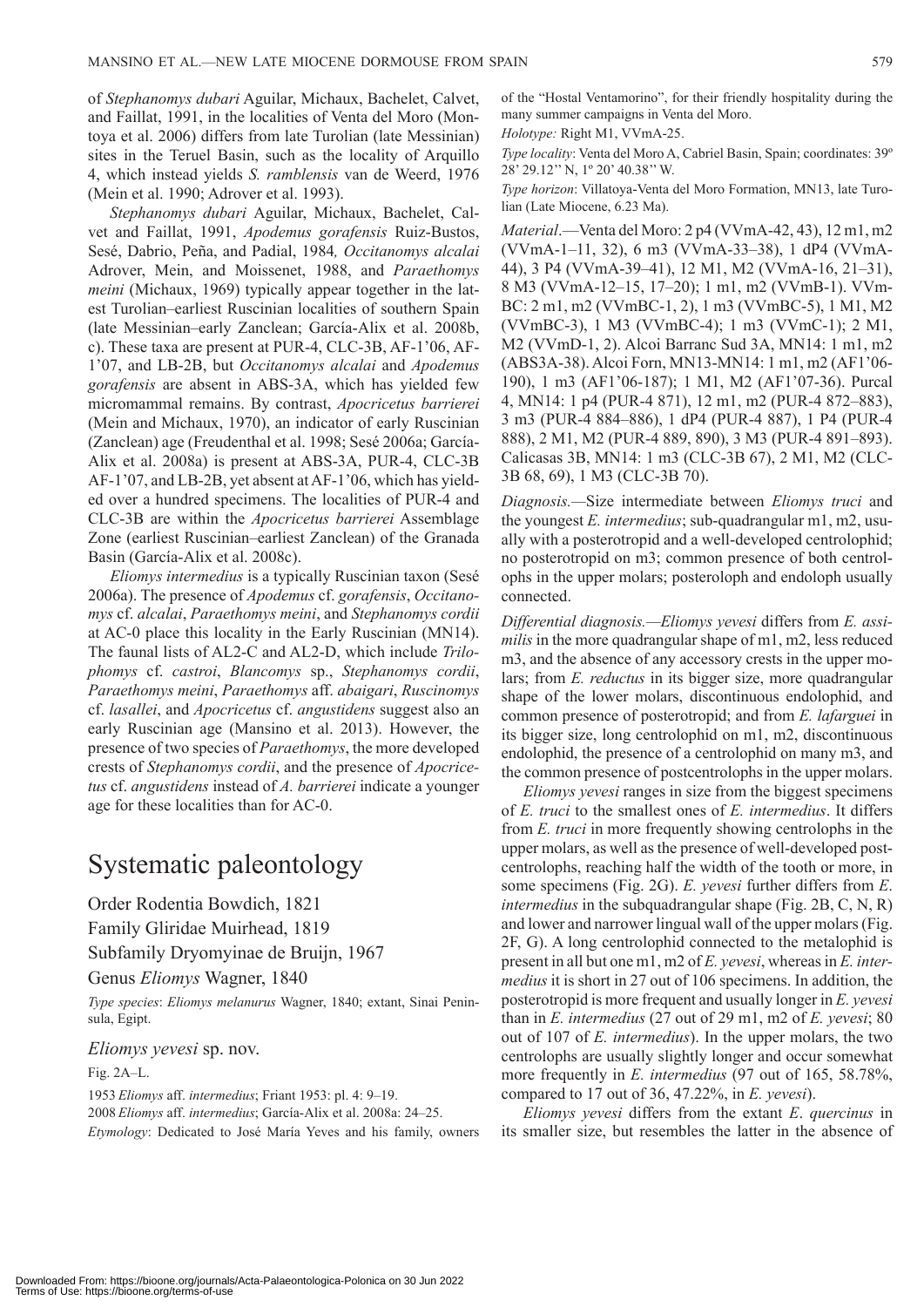accessory crests in the upper molars and an anteroloph-protoloph connection, as well as the frequent presence of two centrolophs. Two subspecies of *E. quercinus* with distinct m1, m2 morphologies occur in the Iberian Peninsula: *E. q. lusitanicus*, which differs from *E. yevesi* in the absence of a centrolophid; and *E. q. quercinus*, which differs from *E. yevesi* in the absence of accessory crests in the lower molars, a continuous endolophid on m1, m2 and in having a small centrolophid.

#### *Measurements.*—See Table 2.

*Description*.—*Material from Venta del Moro*: *p4*: The occlusal outline of this tooth is subtriangular. The protoconid and the large anterolophid create a high, triangular anterior complex, which is separated from the metaconid by a narrow furrow. One specimen (VVmA-42; Fig. 2A) has a short centrolophid. The mesoconid and entoconid are connected by the mesolophid, and separated from the anterior complex by a deep valley. The mesoconid and hypoconid are separated. There is no posterotropid. The posterolophid is high and curved. There are two fused roots.

*m1, m2*: The occlusal outlines of these teeth are sub-quadrangular. The anterolophid is connected to the protoconid in 6 out of 14 specimens (4 out of 12 from VVm-A, the only specimen from VVm-B and 1 out of 2 from VVm-BC). One specimen (Fig. 2C) has a vestigial anterotropid. Most molars show a connection between the metalophid and the metaconid, whereas the metaconid and entoconid are separated. The centrolophid is usually long and sometimes connected to the metalophid. The posterotropid is long in 10 specimens (9 out of 12 from VVm-A, 1 out of 2 from VVm-BC), short in three (one specimen from VVm-A, the only specimen from VVm-B and 1 of 2 from VVm-BC) and absent in another two (both from VVm-A). The hypoconid is large. There are three roots.

*m3*: The occlusal outline of this tooth is sub-trapezoidal. The anterolophid is usually separated from the protoconid. The metalophid is sometimes connected to the metaconid. There are no accessory crests. Where present, the centrolophid is not connected to the metalophid. In 1 out of 13 m3, the mesolophid does not reach the entoconid (Fig. 2D). The posterolophid is continuous.

*dP4*: Known only from a single, extremely worn molar. No features of the occlusal surface can be observed.

*P4*: The occlusal outline of this tooth is triangular. The paracone and metacone are higher than the protocone. The anteroloph is short, low and connected, at a low level, to the paracone. The protoloph is clearly discontinuous in 1 out of 4 specimens, whereas the remainder shows just a constriction in the central part of this crest. Two specimens present a well-developed precentroloph, and a further one a postcentroloph, which is not connected to the metacone (Fig. 2E). The metaloph is high and continuous. The posteroloph is low and lingually connected to the protocone; discontinuous in two specimens, and not connected to the endoloph in another one (Fig. 2E). The roots are not preserved in any of the specimens.

Table 2. Measurements (in mm) of the (pre-)molars of *Eliomys yevesi* sp. nov. from Venta del Moro and Alcoy, and of *Eliomys intermedius* from Alcoy and La Bullana. n, number of measurable specimens. Repository numbers of the measured specimens are available in Appendix 2.

| Element        | Species                     | Locality                      | Length<br>Width | n              | Min.                     | Max.                     | Mean |
|----------------|-----------------------------|-------------------------------|-----------------|----------------|--------------------------|--------------------------|------|
| p <sub>4</sub> |                             |                               | L               | 2              | 1.05                     | 1.06                     | 1.06 |
|                | E. yevesi                   | VV <sub>m</sub> -A            | W               | 2              | 0.95                     | 1.03                     | 0.99 |
|                | E. yevesi                   | VVm-A                         | L               | 11             | 1.10                     | 1.22                     | 1.16 |
|                |                             |                               | W               | 11             | 1.14                     | 1.47                     | 1.30 |
|                | E. yevesi                   | VVm-B                         | L               | 1              |                          |                          | 1.06 |
|                |                             |                               | W               | 1              |                          | $\overline{\phantom{0}}$ | 1.24 |
|                | E. yevesi                   | VVm-BC                        | L               | 2              | 1.12                     | 1.19                     | 1.16 |
|                |                             |                               | W               | 2              | 1.30                     | 1.40                     | 1.35 |
| m1, m2         | E. yevesi                   | ABS-3A                        | L               | 1              | $\overline{\phantom{0}}$ |                          | 1.30 |
|                |                             |                               | W               | 1              | $\overline{\phantom{0}}$ | $\overline{\phantom{0}}$ | 1.45 |
|                | E. yevesi                   | AF-1'06                       | W               | 1              |                          |                          | 1.46 |
|                | E. intermedius              | $AL2-C$                       | W               | 1              |                          |                          | 1.61 |
|                | E. intermedius              | $AL2-D$                       | L               | 1              |                          |                          | 1.56 |
|                |                             |                               | W               | 1              |                          | $\overline{\phantom{0}}$ | 1.71 |
|                | E. intermedius              | $LB-2B$                       | L               | 2              | 1.42                     | 1.51                     | 1.47 |
|                |                             |                               | W               | 2              | 1.50                     | 1.77                     | 1.64 |
|                | E. yevesi                   | VVm-A                         | L               | 6              | 0.95                     | 1.12                     | 1.03 |
|                |                             |                               | W               | 6              | 1.06                     | 1.23                     | 1.16 |
|                | E. yevesi                   | VVm-BC                        | L               | $\overline{c}$ |                          |                          | 1.01 |
| m <sub>3</sub> |                             |                               | W               | 1              |                          |                          | 1.17 |
|                | E. intermedius              | $AC-0$                        | L               | 1              |                          |                          | 1.31 |
|                |                             |                               | W               | 1              |                          | $\overline{\phantom{0}}$ | 1.41 |
|                | E. intermedius              | $AL2-D$                       | L               | 1              | $\overline{\phantom{0}}$ | $\overline{\phantom{0}}$ | 1.34 |
|                |                             |                               | W               | 1              | $\overline{\phantom{0}}$ | $\overline{\phantom{0}}$ | 1.54 |
| D <sub>4</sub> | E. yevesi                   | VVm-A                         | L               | 1              | $\overline{\phantom{0}}$ | $\overline{\phantom{0}}$ | 0.75 |
|                |                             |                               | W               | 1              | $\overline{\phantom{0}}$ | $\overline{a}$           | 0.78 |
|                | E. yevesi<br>E. intermedius | VV <sub>m</sub> -A<br>$LB-2B$ | L               | 3              | 0.84                     | 0.87                     | 0.86 |
| <b>P4</b>      |                             |                               | W               | 3              | 1.25                     | 1.29                     | 1.27 |
|                |                             |                               | L               | 1              |                          |                          | 1.08 |
|                |                             |                               | W               | 1              | $\overline{\phantom{0}}$ | $\overline{\phantom{0}}$ | 1.48 |
|                | E. yevesi                   | VVm-A                         | L               | 12             | 1.01                     | 1.22                     | 1.11 |
|                |                             |                               | W               | 11             | 1.33                     | 1.49                     | 1.41 |
|                | E. yevesi                   | VVm-BC                        | L               | 1              | $\overline{\phantom{0}}$ | $\overline{\phantom{0}}$ | 0.99 |
|                |                             |                               | W               | 1              | $\overline{a}$           | $\overline{\phantom{0}}$ | 1.34 |
| M1, M2         | E. yevesi                   | VVm-D                         | L               | 2              | 1.17                     | 1.22                     | 1.20 |
|                |                             |                               | W               | 2              |                          |                          | 1.47 |
|                | E. vevesi                   | AF-1'07                       | W               | 1              |                          |                          | 1.38 |
| M3             | E. intermedius              | $AL2-D$                       | L               | 2              | 1.38                     | 1.58                     | 1.48 |
|                | E. intermedius<br>E. yevesi | $LB-2B$<br>VVm-A              | W               | 2              | 1.74                     | 1.95                     | 1.85 |
|                |                             |                               | L<br>W          | 1              |                          |                          | 1.25 |
|                |                             |                               |                 | 1              | $\overline{\phantom{0}}$ |                          | 1.79 |
|                |                             |                               | L<br>W          | 7              | 0.85                     | 1.00                     | 0.95 |
|                |                             |                               |                 | 8              | 1.21                     | 1.37                     | 1.28 |
|                | E. yevesi                   | VVm-C                         | L<br>W          | 1              |                          |                          | 0.96 |
|                | E. intermedius              | $LB-2B$                       |                 | 1              |                          |                          | 1.25 |
|                |                             |                               | L<br>W          | 1<br>1         |                          | $\overline{\phantom{0}}$ | 1.27 |
|                |                             |                               |                 |                | $\overline{\phantom{0}}$ | $\overline{\phantom{0}}$ | 1.52 |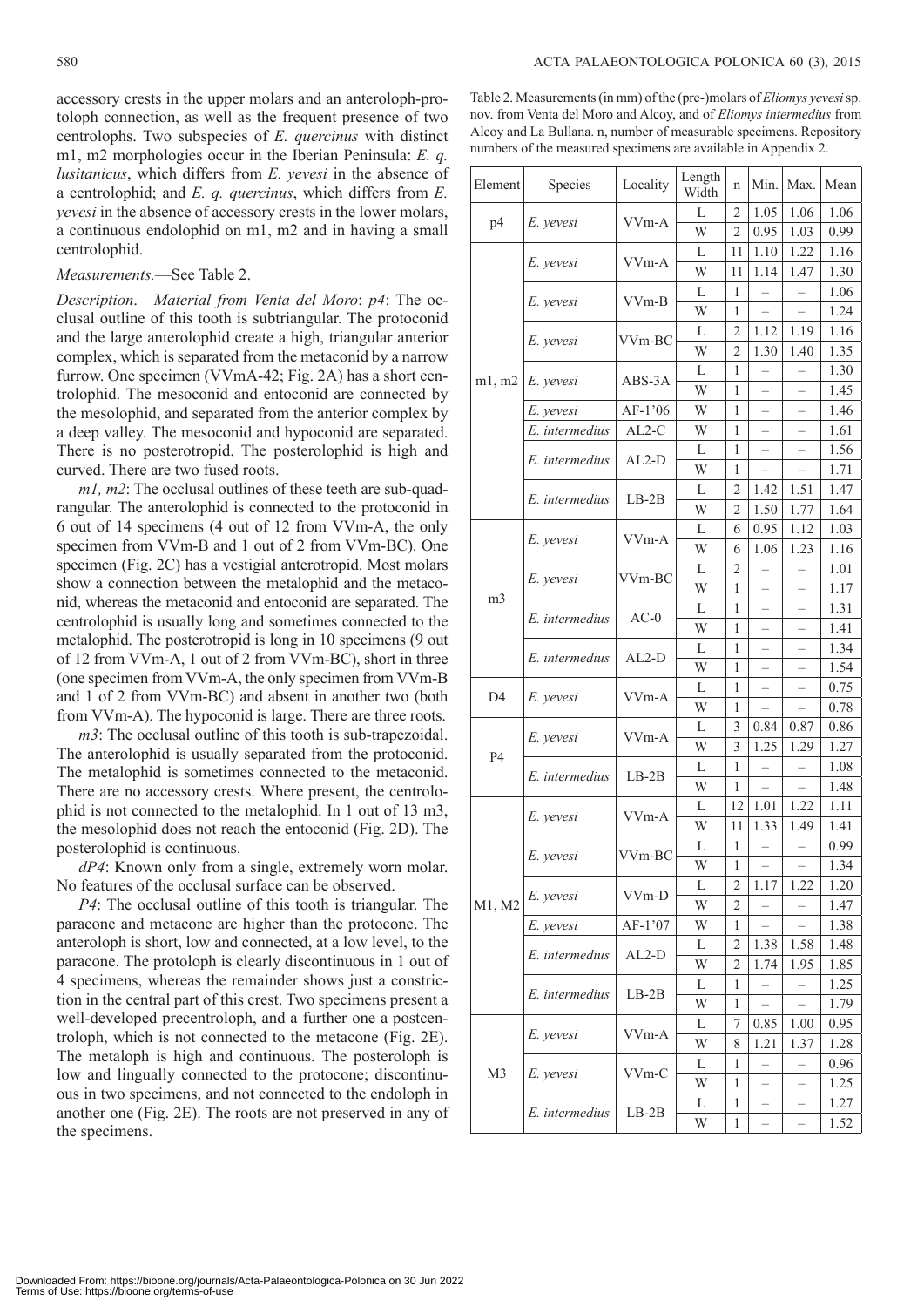

Fig. 2. The glirid mammals *Eliomys yevesi* sp. nov. (A–L) and *Eliomys intermedius* Friant, 1953 (M–U) from Spain, Villatoya-Venta del Moro Formation, Miocene (see Table 1 for locality name abbreviations). **A**. VVmA-42 (MGUV-27256), right p4. **B**. VVmA-1 (MGUV-27215), right m1, m2. **C**. VVmA-6 (MGUV-27220), right m1, m2. **D**. VVmBC-5 (MGUV-27490), right m3. **E**. VVmA-40 (MGUV-27254), left P4. **F**. VVmA-16 (MGUV-27230), right M1, M2. **G**. VVmA-25 (MGUV-27239), right M1, M2. **H**. VVmA-13 (MGUV-27227), left M3. **I**. VVmA-14 (MGUV-27228), left M3. **J**. ABS3A-38 (MGUV-23529), right m1, m2. **K**. AF1'06-190 (MGUV-28334), right m1, m2. **L**. AF1'07-36 (MGUV-28427), left M1, M2. **M**. AC0-88 (MGUV-28551), right m3. **N**. LB2B-176 (MGUV-28727), right m1, m2. **O**. LB2B-241 (MGUV-28727), left M1, M2. **P**. LB2B-177 (MGUV-28728), left M3. **Q**. LB2B-178 (MGUV-28729), left P4. **R**. AL2D-290 (MGUV-28063), left m1, m2. **S**. AL2D-356 (MGUV-28129), left m3. **T**. AL2D-291 (MGUV-28064), right M1, M2. **U**. AL2D-293 (MGUV-28066), left M1, M2.

*M1, M2*: The occlusal outlines of these teeth are trapezoidal or subrectangular. The anteroloph is separated from the paracone and the protoloph. The paracone and metacone are high and separated. The protoloph and metaloph are continuous, and occasionally sinuous. There is a well-developed precentroloph, which is not connected to the paracone in one of the specimens and reaches the metaloph in another one. Where present, the postcentroloph is short, except in VVmA-29, which has a well-developed crest, and VVmA-25, in which both centrolophs are fused into a central crest (Fig. 2G). The posteroloph is connected to the endoloph. There are three roots.

*M3*: The occlusal outline of this tooth is trapezoidal. The anteroloph is connected to the protocone. In some specimens, the protoloph and metaloph are sinuous. Both centrolophs are present in 5 out of 8 specimens from VVm-A, and the single tooth from VVm-BC. Two of the specimens from VVm-A bear a long postcentroloph (Fig. 2H). Where present, the precentroloph is usually attached to the paracone, whereas the postcentroloph is connected to the metacone. The endoloph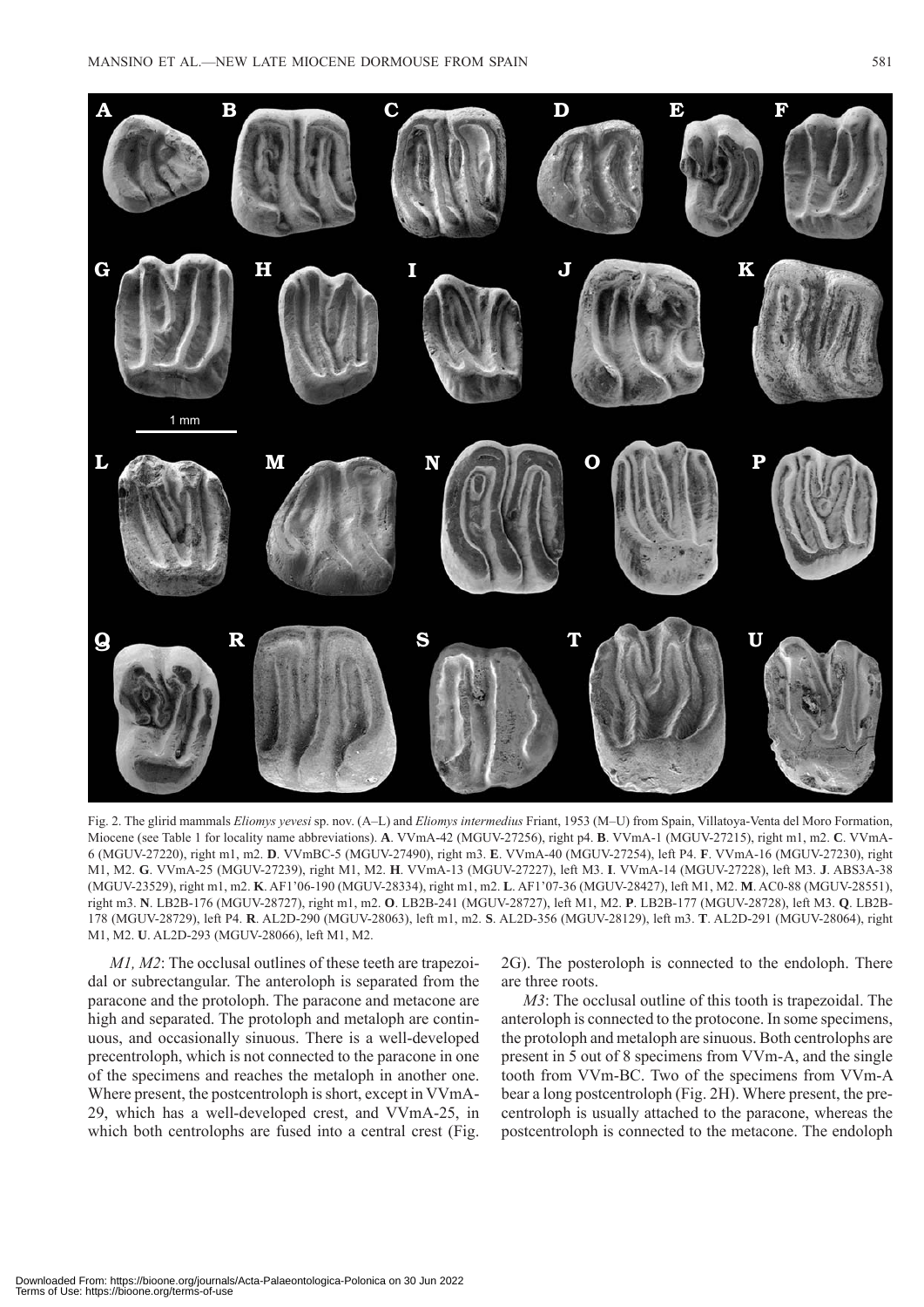is continuous, except for the single specimen from VVm-BC. There are three roots.

*Material from Alcoy*: These specimens from the Alcoy Basin resemble the specimens from Venta del Moro, with the exception of having an anterolophid connected basally with the protoconid, and a metalophid that does not reach the metaconid (both on m1, m2). In the m1, m2 from ABS-3A (Fig. 2J), the centrolophid is not continuous. In the M1, M2 from AF-1'07 (Fig. 2L), the anteroloph and the paracone are connected basally.

*Remarks.—Eliomys yevesi* is a relatively small-sized species, being smaller than Plio-Pleistocene *E. intermedius* and *E. quercinus*, and only slightly larger than the Miocene representatives of the genus (*E. lafarguei*, *E. reductus*, and *E. assimilis*) (Fig. 3). The molars from Venta del Moro and AF-1'07 fall within the range of variation of *E. truci*. However, the specimens from the early Ruscinian localities of PUR-4 and CLC-3B (Granada Basin), and AF-1'06 and ABS-3A (Alcoy Basin), are slightly larger, and intermediate between *E. truci* and *E. intermedius* (Fig. 3).

Morphologically, the present material resembles *E. truci*, but differs in the development of the centrolophs on M1, M2, while the presence of both centrolophs is rare in *E. truci* (5 out of a total of 41 specimens, 12.90%; two specimens from Concud 3 and one each from OTU-1, PUR-23, and Orrios 3), 4 out of 12 specimens *E. yevesi* from VVm-A and VVm-BC (33.33%), and all of the M1, M2 from VVm-D, AF-1'07, CLC-3B, and PUR-4 (except one) have both centrolophs. Moreover, when present, the postcentroloph is usually reduced in *E. truci*, whereas in some M1, M2 of *E. yevesi* from VVm-A it is very well developed, reaching half the width of the molar or more (Fig. 2G). Similarly, *E. truci* never bears two centrolophs on M3, whereas they do occur in 5 out of 8 molars (62.50%) of *E. yevesi* from VVm-A, as well as the only M3 from VVm-C and CLC-3B.

In the upper molars of *E. intermedius*, 79 out of 130 (60.77%) M1, M2 and 18 out of 35 (51.42%) M3 have two centrolophs (Weerd 1976; Adrover 1986; Castillo 1990; García-Alix et al. 2008a). Specimens from both the extant (Castillo 1990) and relatively young fossil (e.g., Casablanca B; García-Alix et al. 2008a) populations of *E. quercinus* generally have two centrolophs, with the anterior one often being longer. Together, these observations support a trend towards better-developed centrolophs within a lineage comprising *E. truci*–*E. yevesi*–*E. intermedius*–*E. quercinus*.

Besides the change in development of the centrolophs, *Eliomys* also shows a trend towards the reduction of the centrolophid and the accessory crests in the lower molars (Castillo 1990; García-Alix et al. 2008a). This observation is borne out by the present data, m1, m2 of *E. yevesi* resemble those of *E. truci* in having a long centrolophid and a well-developed posterotropid. In *E. intermedius*, the centrolophid is still present in 104 out of 106 (98.11%) m1, m2, but in 26 of these specimens (24.53%) it is less than half the width of the molar—with the exception of the material from Sète  $(n = 30)$ , which always displays a long centrolophid. The centrolophid

is even more reduced in *E. quercinus*, where it is short in 8  $(61.54\%)$  and absent in 5 (38.46%) out of the 13 studied specimens. A posterotropid is present in 29 out of 30 m1, m2 of *E. truci* (96.67%), 27 out of 29 m1, m2 of *E. yevesi* (93.10%), 80 out of 107 m1, m2 of *E. intermedius* (74.76%), and 1 out of 11 m1, m2 (9.09%) of *E. quercinus* (2 of the 13 specimens studied here are too damaged or worn to observe this character).

*Stratigraphic and geographic range.—*MN13–14, Late Miocene–Early Pliocene; Cabriel, Granada, and Alcoy basins of southeastern Spain.

#### *Eliomys intermedius* Friant, 1953

#### Fig. 2M–U.

*Material.—*Alcoi Cristian, MN14: 1 m3 (AC0-88), 1 M1, M2 (AC0-87). Alcoi 2, MN14: 1 m1, m2 (AL2C-97), 1 m3 (AL2C-47); 1 m1, m2 (AL2D-290), 1 m3 (AL2D-356), 3 M1, M2 (AL2D-291-293). La Bullana, MN14: 4 m1, m2 (LB2B-6, LB2B-176, LB2B-242, LB2B-243), 1 m3 (LB2B-179), 1 P4 (LB2B-178), 2 M1, M2 (LB2B-241, LB2B-253), 1 M3 (LB2B-177).

#### *Measurements*.—See Table 2.

*Description*.—*m1, m2*: The occlusal outline of these teeth is trapezoidal or subrectangular. The anterolophid is connected to the protoconid in three specimens, and unconnected in a further three. There is no anterotropid. The metalophid is connected to the metaconid. The centrolophid is long, reaching the metalophid in 3 out of 6 specimens. The metaconid and entoconid are separated. The posterotropid is well developed. The hypoconid is large.

*m3*: The occlusal outline of this tooth is sub-trapezoidal. The anterolophid and the protoconid are separated. There is no anterotropid. The metalophid is connected to the metaconid. There is a short centrolophid, not connected to the metalophid (Fig. 2S). The metaconid and entoconid are separated. There is no posterotropid.

*P4*: The occlusal outline of this tooth is subtriangular. There is no anteroloph, and the protoloph is discontinuous. The paracone and metacone are higher than the protocone. There is a well-developed precentroloph and a short postcentroloph. The endoloph is continuous.

*M1, M2*: The outline of these teeth are subrectangular or trapezoidal. The anteroloph and paracone are connected basally in AC0-87, but not connected in any of the other specimens. In some specimens (especially AC0-97), the protoloph and metaloph are distinctly sinuous. Both centrolophs are usually present. The posteroloph is connected to the endoloph. There are three roots.

*M3*: The occlusal outline of this molar is trapezoidal. The anteroloph is separated from both protoloph and paracone. There is neither an anterotrope nor a posterotrope. The paracone and metacone are high and separated. The protoloph and metaloph are continuous. Both centrolophs are present and well developed, with the postcentroloph being longer and interrupted (Fig. 2P). The endoloph and posteroloph are connected and continuous.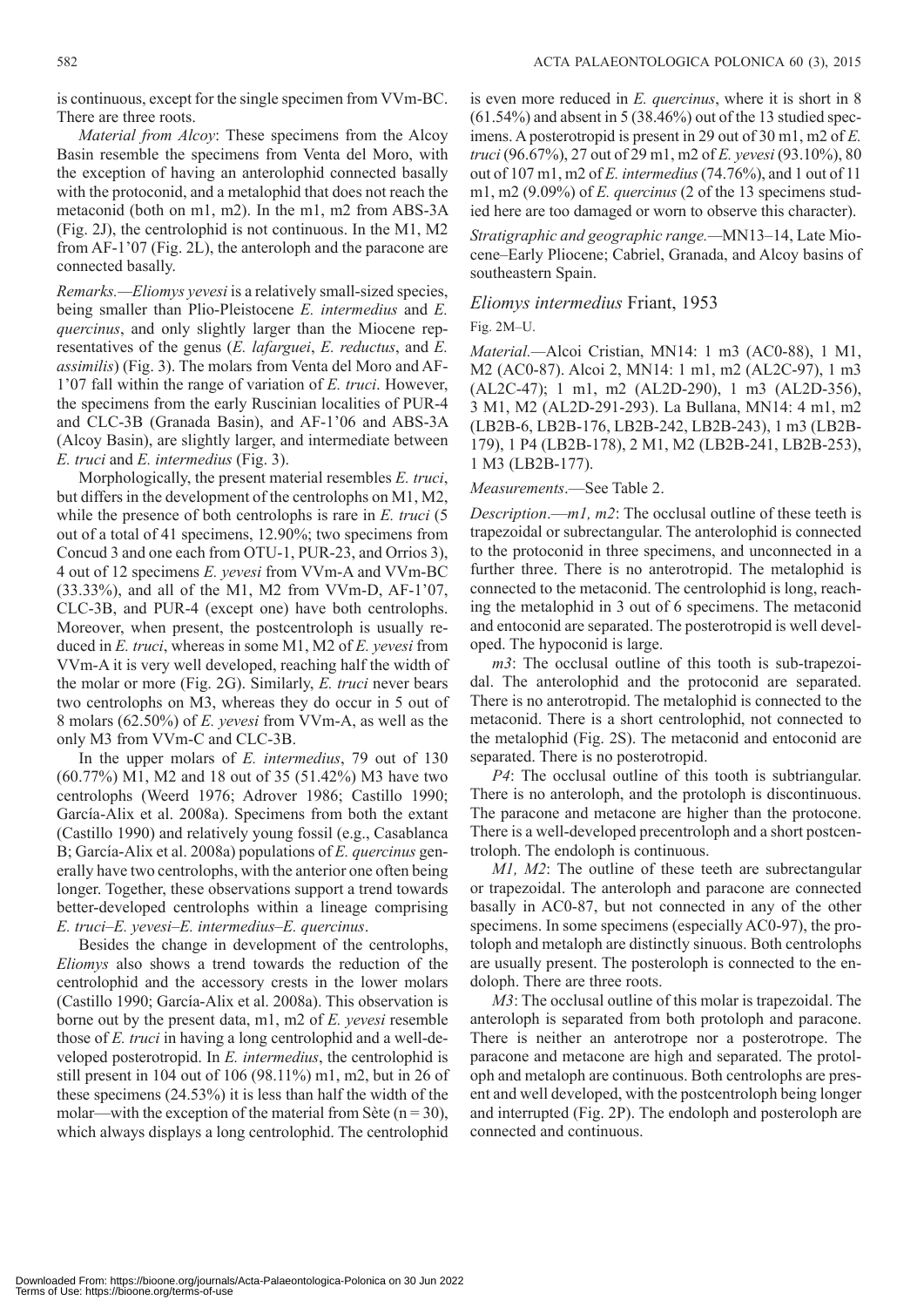

Fig. 3. Comparison of length and width measurements (in mm) of p4 (**A**), P4 (**B**), m1, m2 (**C**), M1, M2 (**D**), m3 (**E**), and M3 (**F**) of *Eliomys truci* from Aljezar B, Hautimagne, Los Mansuetos, Orrios, Sarrión, Sete, Villalba Alta (Adrover 1986), Concud 2 and 3, Concud Barranco de los Calaveros, Los Mansuetos, Masada del Valle 2, 5 and 7, Tortojada A and C (Weerd 1976), DHS-1 and 16, PUR-23, 24, and 25A, OTU-1, TCH-1B and 13 (García-Alix et al. 2008a), Negratín-1 (Minwer-Barakat et al. 2009); Moreda 1A, 1B, Rambla Seca 1 (Castillo 1990) and Puente Minero (Alcalá et al. 1991); *Eliomys yevesi*  sp. nov. from VVm-A, B, BC, C, and D, ABS-3A, AF-1'06, AF-1'07, CLC-3B, and PUR-4; *Eliomys intermedius* from Arquillo 3, Sete, Orrios 3, Villalba Alta (Adrover 1986), Escorihuela, Orrios (Weerd 1976), PUR-13, TCH-1 and 1B, TCH3, TCH-13 (García-Alix et al. 2008), Moreda 1A, 1B, Bélmez 1 and Rambla Seca A1 and A2 (Castillo 1990) and Alozaina (Aguilar et al. 1993); *Eliomys quercinus* from Vallparadís and Cal Guardiola (Minwer-Barakat et al. 2011, Baños de Mula (Agustí et al. 1990), Peña de Estebanvela (Sesé 2006b), Valdocarros (Sesé et al. 2011), Sima de los Huesos (Cuenca-Bescós et al. 1997), Bois Roche (Sesé and Villa 2008), Santenay (Chaline 1972); and *Eliomys* aff. *quercinus* from Huétor Tájar 1 and 8.

*Remarks*.—*Eliomys intermedius* from the Early Pliocene (early Ruscinian–early Zanclean; Mansino et al. 2013) localities of AL2-C and AL2-D is slightly bigger than specimens from the slightly older localities of AC-0 and LB-2B (Table 2), but all of the specimens from these sites fall within the range of *E. intermedius* from Sète, the type locality of the species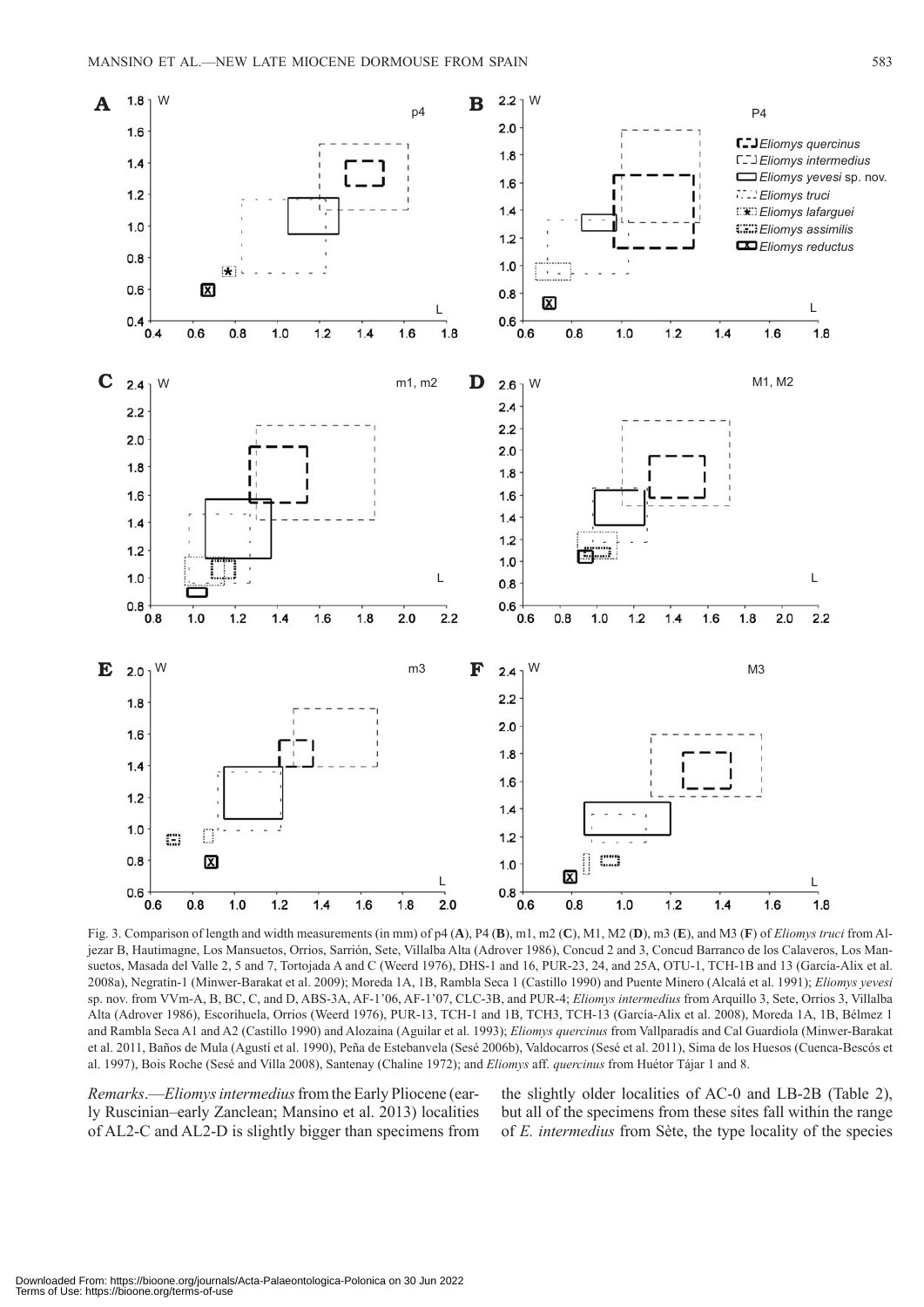(Adrover 1986). The specimens of *E. intermedius* from AC-0, AL2-C, AL2-D, and LB-2B have higher and thicker lingual walls than *E. truci* and *E. yevesi*, sinuous crests, a rounded occlusal outline, and two well-developed centrolophs in the upper molars (M1, M2 from AC-0 and AL2-D, and M3 from LB-2B). These features agree with *E. intermedius.*

*Stratigraphic and geographic range.—*MN 14, Early Pliocene–early Pleistocene (MQ2) of the Alcoy and Cabriel, and Calatayud-Teruel basins of Spain and the Aquitaine, Paris, and Sud-est basins of France. Other reported occurrences (Bruijn et al. 1970) are dubious.

### Discussion

**Phylogenetic relationships of** *Eliomys*.—Some previous authors (Nadachowski and Daoud 1995) have suggested a relationship of the extant *Eliomys quercinus* with *E. reductus* and *E. assimilis*, both from the German locality of Hammerschmiede (early Vallesian–Tortonian, Late Miocene). However, this is seemingly contradicted by the absence of a clear relationship between *E. reductus, E. assimilis* and the likely ancestor of *E. quercinus*, *E. intermedius* (Daams and de Bruijn 1995).

An alternative hypothesis groups *E. reductus* with *E. lafarguei* from Lo Fournas 6C and Lo Fournas 16M (Vallesian– Tortonian, Late Miocene), based on the presence of a continuous endolophid and a trend towards larger size and reduced postcentrolophs, which commonly occurs in glirids (Aguilar et al. 2007). This relationship is further supported by m1, m2 being longer than wide in these two taxa (albeit only slightly so in *E. lafarguei*) and showing a tendency towards a shortening of the centrolophid. The latter is isolated in the holotype of *E. reductus*, an m2, and shows a low connection with the metaconid in the m1, whereas in *E. lafarguei* the centrolophid is absent or greatly reduced on m2, and variably isolated or connected to the metaconid at a low level on m1. By contrast, in *E. truci*, *E. yevesi*, *E. intermedius*, and *E. quercinus* these teeth are wider than longer, and the centrolophid is usually connected to the metaconid.

Based on these observations, we agree with Aguilar et al. (2007) in recognizing two distinct lineages within *Eliomys*, comprising *E. lafarguei*–*E. reductus*, and *E. truci*–*E. yevesi*–*E. intermedius*–*E. quercinus*, respectively. The former lineage may also include *Eliomys* sp. A from the early Turolian of Tortajada A (Teruel, Spain; Weerd 1976), based on its possible relationship with *E. lafarguei* (Aguilar et al. 2007). On the other hand, details of the morphology of *E. assimilis*, which has an accessory crest on M1, M2 suggest that this species does not form part of either of the two main lineages. These observations are confirmed by the results of our cladistic analysis (Fig. 4, Table 3).

**Evolutionary process**.—The oldest record of *Eliomys* is *E. truci* from the Middle Miocene of Solera (late Aragonian– early Tortonian; Daams and Freudenthal 1988). However, the



Fig. 4. 50% majority rule consensus of the seven most parsimonious trees  $(L = 21$ , retention index = 0.619, consistency index = 0.619) resulting from the phylogenetic analysis. Numbers next to clades indicate the percentage of most parsimonious trees in which the clade was recovered. The extant glirid *Dryomys nitedula*, a form closely related to *Eliomys*, was chosen as outgroup.

identity of this material has been questioned (García-Alix et al. 2008a), thus possibly reducing the earliest occurrence of the genus to *E. truci* from the Late Miocene (early Vallesian– Tortonian) of Pedregueras 2A (Daams and Freudenthal 1988). Several members of the genus co-occur during the Miocene (Fig. 5), which may imply cladogenetic evolution. Thus, Adrover (1986) suggested *E. truci*, including its ancestor *Eliomys* sp. I from Viveros de Pinos (Teruel Basin, north-central Spain; early Turolian–Tortonian), and *Eliomys* sp. II from Aljezar B (Teruel Basin, middle Turolian, Tortonian), to be descendants of an older, yet unknown species of the same genus. A similar logic applies to *E. truci* on the one hand, and *E. yevesi*–*E. intermedius* on the other. Both of these lineages co-existed during the Ruscinian (Zanclean) and the earliest Villanyan (Piacenzian), as is evident at Orrios-3, Sète, Sarrión, Villalba Alta (Adrover 1986), La Gloria 4, Escorihuela (Mein et al. 1990), Moreda-1A, 1B, Rambla Seca 1 (Castillo 1990), TCH-1B and TCH-13 (García-Alix et al 2008a).

Until the first occurrence of *E. quercinus* in the earliest Pleistocene locality of Almenara-Casablanca 1 (Agustí et al. 2011), the only representative of *Eliomys* during the latest Pliocene and early Pleistocene was *E. intermedius* (García-Alix et al. 2008a).

| <b>Species</b>                |                | $\mathfrak{D}$ | $\mathcal{E}$ | $\overline{4}$ | 5        | 6              | 7              | 8        | 9        | 10             |
|-------------------------------|----------------|----------------|---------------|----------------|----------|----------------|----------------|----------|----------|----------------|
| Eliomys assimilis             | 2              | $\Omega$       | $\theta$      | 1              |          | $\overline{2}$ | 2              |          | 0        | $\theta$       |
| Eliomys reductus              | $\mathfrak{D}$ | ı.             | 0             | $\theta$       | 1        | $\overline{2}$ | $\theta$       | $\Omega$ | $\Omega$ | $\theta$       |
| Eliomys lafarguei             |                |                | $\Omega$      | 1              | $\Omega$ | 1              | $\Omega$       | $\Omega$ | $\Omega$ | $\theta$       |
| Eliomys truci                 | 0              | $\Omega$       | $\Omega$      | 1              |          |                | 0              | 0        | $\Omega$ | 1              |
| Eliomys yevesi                | 0              | $\Omega$       | $\theta$      | 1              |          | $\overline{2}$ | 2              | $\Omega$ | $\Omega$ | 1              |
| Eliomys intermedius           | $\Omega$       | $\theta$       | $\theta$      | 1              | 1        | $\overline{2}$ | $\overline{c}$ | $\Omega$ | $\Omega$ | $\mathfrak{D}$ |
| Eliomys quercinus quercinus   | $\Omega$       |                | $\theta$      | $\theta$       | $\theta$ | 2              | $\mathfrak{D}$ | $\Omega$ | $\Omega$ | $\mathfrak{D}$ |
| Eliomys quercinus lusitanicus | $\Omega$       | $\Omega$       | $\theta$      | 1              | $\Omega$ | $\overline{2}$ | $\mathfrak{D}$ | 0        | $\Omega$ | $\mathfrak{D}$ |
| Dryomys nitedula              |                |                |               |                |          | $\overline{2}$ | っ              |          |          | $\Omega$       |

Table 3. Cladistic data matrix for *Eliomys*, including lower (1 to 4) and upper (5 to 8) molar dental characters.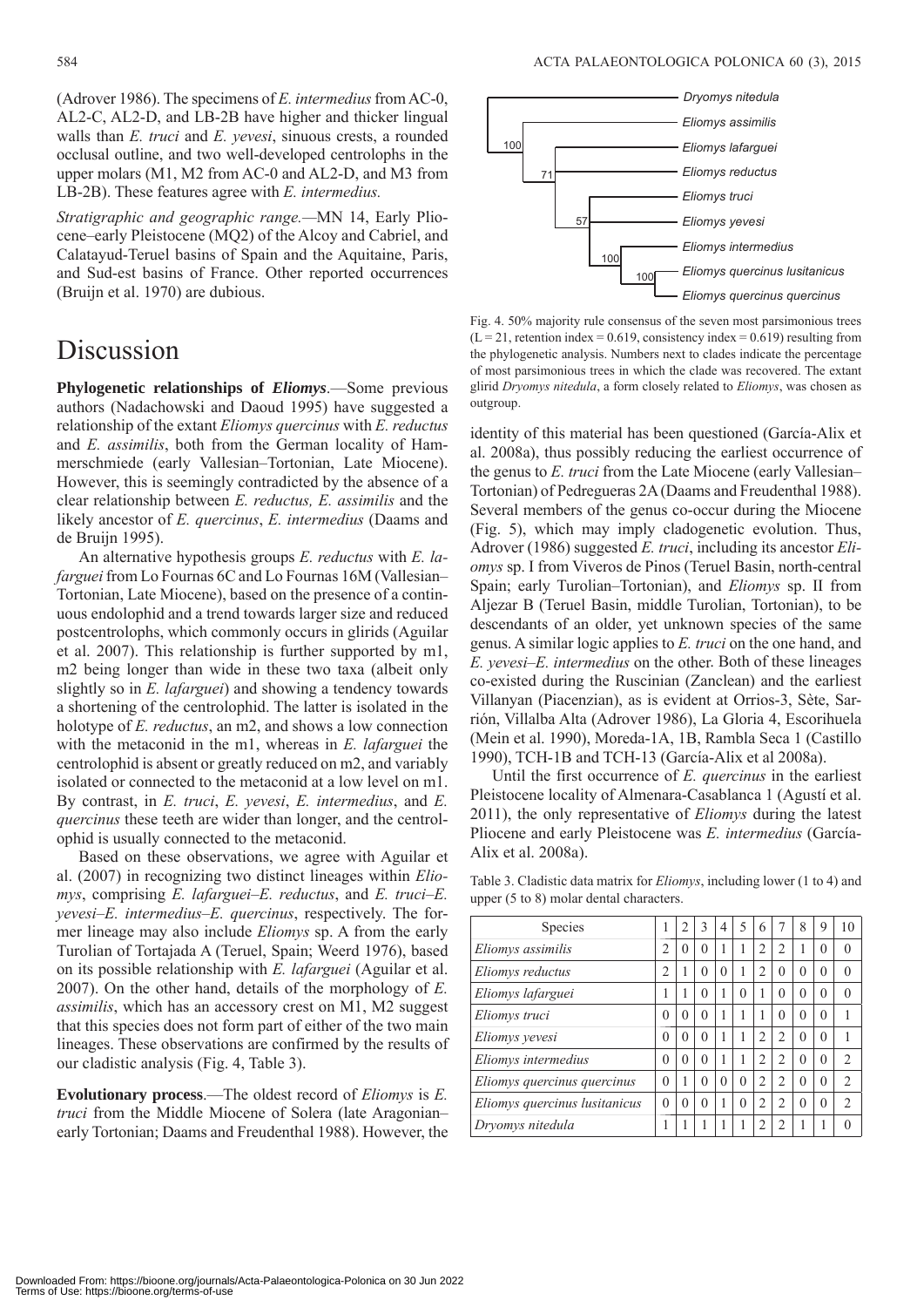

Fig. 5. Early Vallesian (early Tortonian) to early Villanyan (Piacenzian) stratigraphic distribution and proposed phylogenetic relationships of the genus *Eliomys* (modified from García-Alix et al. 2008a). Abbreviations: ABS, Alcoi Barranc Sud; AC, Alcoy Cristian; AF, Alcoi Forn; AL, Alcoy; ALJ, Aljezar; ARQ, Arquillo; BLS, Barranco de Blas; CA/MN, Calatayud-Montalbán Basin; CB/AL, Cabriel and Alcoy Basins; CLC, Calicasas; DHS, Dehesa; ELMA, European Land Mammal Age; FOU, Lo Fournas; FRA, France; GER, Germany; GR/GU, Granada and Guadix Basins; HAU, Hautimagne; Ham, Hammerschmiede; LB, La Bullana; LC, Lomas de Casares; LG, La Gloria; LM, Los Mansuelos; MN, Mammal Neogene Units; ORR, Orrios; OTU, Otura; PE-2A, Pedregueras 2A; PUR, Purcal; SAR, Sarrión; SET, Sète; SOL, Solera; TCH, Tollo de Chiclana; TER, Teruel Basin; VAL, Villaba Alta; VVm, Venta del Moro; VP, Viveros de Pino. The double-headed arrow indicates the range of uncertainty.

In contrast to the earlier process of cladogenesis, several authors have hypothesized that *E. quercinus* may have arisen from *E. intermedius* through a process of anagenetic evolution (Chaline 1972; Castillo 1990; García-Alix et al. 2008a), involving a reduction in size and a trend towards an unconnected anteroloph and protoloph (Castillo 1990). Extant *E. quercinus* comprises at least eight subspecies, two of which are found in the Iberian Peninsula (Moreno Garrido 1984), the smaller *E. quercinus quercinus*, which inhabits relatively open environments and is characterized by slightly sinuous crests, a continuous endolophid, a small centrolophid, and no accessory crests; and the larger *E. quercinus lusitanicus*, which lives in more closed environments, and is marked by more distinctly sinuous crests, accessory crests, and the absence of both the endolophid and the centrolophids. In the latter two features, *E. quercinus lusitanicus* resembles *E. intermedius*, which even led to the suggestion that the latter should be regarded as a subspecies of *E. quercinus* (Martín-Suárez 1988).

In summary, it therefore seems that the lineage including *E. truci*, *E. yevesi*, and *E. intermedius*, and the extant *E. quercinus* originated and diversified through cladogenesis during the Late Miocene, and Early Pliocene, but then switched to a process of anagenetic evolution during the Late Pliocene and Pleistocene.

### Conclusions

Based on new fossil material from the Alcoy and Cabriel basins of southeastern Spain, as well as material from the Granada Basin previously referred to *E*. aff. *intermedius*, we erect the new species *Eliomys yevesi* sp. nov., similar in size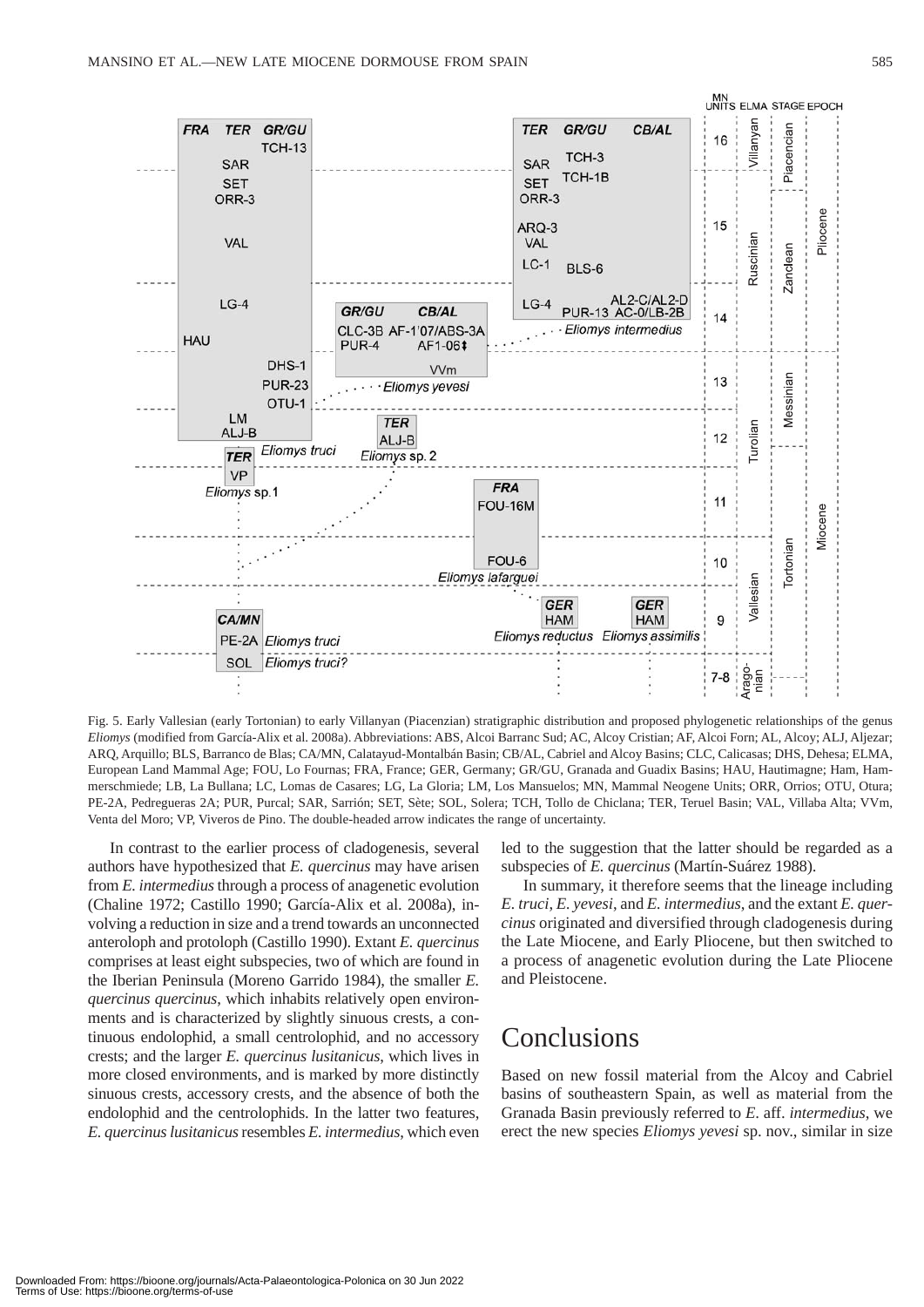or slightly larger than *E. truci*. *E. yevesi* generally resembles *E. truci* in terms of its morphology, but differs in having better and more frequently developed centrolophs in the upper molars, similar to *E. intermedius*. Based on its size and morphology, we consider the most probable origin of the new species a Late Miocene population of *E. truci* (Fig. 5), likely an ecomorphotype characterized by well-developed centrolophs in the upper molars, and both a long centrolophid and a well-developed posterotropid in the lower molars. *E. yevesi* thus likely forms part of a lineage comprising *E. truci*–*E. yevesi*–*E. intermedius*–*E. quercinus* (to the exclusion of other members of the genus, such as *E. assimilis* and *E. reductus*; Fig. 4), which is characterized by a trend towards the reduction of accessory crests in the lower molars, as well as the development of centrolophs. This arrangement is complemented by a second lineage including *E. reductus* and *E. lafarguei*, marked by an increase in size, a gradual reduction of the postcentroloph and centrolophid, and a trend towards a more quadrangular occlusal outline (lower length-width ratio).

## Acknowledgments

We thank Elvira Martín-Suárez (Universidad de Granada, Spain) for her comments, Sacramento Moreno (Doñana Biological Station, Sevilla, Spain) for providing a picture of the occlusal surface of the molars of *Eliomys quercinus quercinus*, Héctor Botella (Universidad de València, Spain) for his help with the cladistic analysis, and Mattijhs Freudenthal (Universidad de Granada, Spain), an anonymous reviewer, and editor Felix G. Marx (University of Otago, New Zealand), for their useful comments and criticism. The field work at Venta del Moro was approved and supported, from 1995 onwards, by the Conselleria de Cultura of the Generalitat Valenciana, with the permission of the Ministerio de Fomento and the Administración de infraestructuras ferroviarias. This investigation was supported by projects GV06/304 and GVPRE/2008/320 of the Valencian Government, CGL2011-25754 of the Spanish Ministry of Economy and Competitiveness, and RNM 8011 of the Junta de Andalucía.

## References

- Adrover, R. 1986. *Nuevas faunas de roedores en el Mio-Plioceno continental de la región de Teruel (España). Interés bioestratigráfico y paleoecológico*. 423 pp. Ph.D. Thesis, Publicaciones del Instituto de Estudios Turolenses, Teruel.
- Adrover, R., Mein, P., and Moissenet, E. 1993. Roedores de la transición Mio- Plioceno de la región de Teruel. *Paleontologia i Evolució* 26–27: 47–84.
- Aguilar, J.P., Michaux, J., and Lazzari, V. 2007. Lo Fournas 16-M (Miocène supérieur) et Lo Fournas 16-P (Pliocène moyen), deux nouvelles localités karstiques à Baixas, Sud de la France. Partie II – Nouvelles espèces de rongeurs, listes fauniques et remarque sur l'utilisation biochronologique des faunes karstiques. *Géologie de la France* 1: 63–81.
- Aguilar, J.P., Michaux, J., Delanno, J.J., and Guendon, J.L. 1993. A Late Pliocene rodent fauna from Alozaina (Málaga, Spain). *Scripta Geologica* 103: 1–22.
- Agustí, J., Freudenthal, M., Lacomba, J.I., Martín-Suárez, E., and Nageli, C. 1990. Primeros micromamíferos del Pleistoceno superior de la cuenca de Mula (Murcia, España). *Revista de la Sociedad Geológica de España* 3: 289–343.
- [Agustí, J., Santos-Cubedo, A., Furió, M., Marfá, R. de, Blain, H.A., Oms,](http://dx.doi.org/10.1016/j.quaint.2010.11.016) O., and Sevilla, P. 2011. The late Neogene–early Quaternary small vertebrate succession from the Almenara-Casablanca karst complex (Castellón, Eastern Spain): Chronologic and paleoclimatic context. *Quaternary International* 243: 183–191.
- Bruijn, H. de, Dawson, M.R., and Mein, P. 1970. Upper Pliocene Rodentia, Lagomorpha and Insectivora (Mammalia) from the isle of Rhodes (Greece). I, II and III. *Proceedings van de Koninklijke Nederlandse Akademie van Wetenschappen, Series B* 73: 535–584.
- Castillo, C. 1990. *Paleocomunidades de Micromamíferos de los Yacimientos kársticos del Neógeno Superior de Andalucía Oriental*. 255 pp. Unpublished Ph.D. Thesis, University of Granada, Granada.
- Chaline, J. 1972. *Les rongeurs du Pléistocène moyen et supérieur de France*. 410 pp. Unpublished Ph.D. Thesis, Cahiers de Paléontologie, Centre Nationale de la Recherche Scientifique, París.
- [Cuenca-Bescós, G., Laplana, C., Canudo, J.I., and Arsuaga, J.L. 1997. Small](http://dx.doi.org/10.1006/jhev.1997.0153) mammals from Sima de los Huesos. *Journal of Human Evolution* 33: 175–190.
- Daams, R. 1981. The dental pattern of the Dormice *Dryomys*, *Myomimus*, *Microdyromys* and *Peridyromys*. *Utrech Micropaleontological Bulletins Special Publication* 3: 1–115.
- Daams, R. and Bruijn, H. de 1995. A classification of the Gliridae (Rodentia) on the basis of dental morphology. *Hystrix* 6: 3–50.
- Daams, R. and Freudenthal, M. 1988. Synopsis of the Dutch-Spanish collaboration program in the Aragonian type area, 1975–1986. *In*: M. Freudenthal (ed.), Biostratigraphy and Paleoecology of the Neogene Micromammalian Faunas from the Calatayud-Teruel Basin (Spain)*. Scripta Geologica Special Issue* 1: 3–18.
- [Filippucci, M.G., Civitelli, M.V., and Capanna, E. 1988a. Evolutionary ge](http://dx.doi.org/10.1080/11250008809386597)netics and systematics of the garden dormouse, *Eliomys* Wagner, 1840. 1. Karyotype divergence. *Bolletino di Zoologia* 55: 35–45.
- [Filippucci, M.G., Rodino, E., Nevo, E., and Capanna, E. 1988b. Evolution](http://dx.doi.org/10.1080/11250008809386598)ary genetics and systematics of the garden dormouse, *Eliomys* Wagner, 1840. 2. Allozyme diversity and differentiation of chromosomal races. *Bolletino di Zoologia* 55: 47–57.
- Freudenthal, M. 2004. Gliridae (Rodentia, Mammalia) from the Eocene and Oligocene of the Sierra Palomera (Teruel, Spain). *Treballs del Museu de Geologia de Barcelona* 12: 97–173.
- Freudenthal, M., Mein, P., and Martín-Suárez, E. 1998. Revision of Late Miocene and Pliocene Cricetinae (Rodentia, Mammalia) from Spain and France. *Treballs del Museu de Geologia de Barcelona* 7: 11–93.
- Friant, M. 1953. Une faune du Quaternaire ancien en France méditerranéenne (Sète, Hérault). *Annales de la Société Géologique du Nord* 73: 161–170.
- García-Alix, A., Minwer-Barakat, R., Martín-Suárez, E., and Freudenthal, M. 2008a. Cricetidae and Gliridae (Rodentia, Mammalia) from the Miocene and Pliocene of southern Spain. *Scripta Geologica* 136: 1–37.
- [García-Alix, A., Minwer-Barakat, R., Martín-Suárez, E., and Freudenthal,](http://dx.doi.org/10.1080/11250008809386598) M. 2008b. Muridae (Rodentia, Mammalia) from the Mio-Pliocene boundary in the Granada basin (southern Spain). Biostratrigraphic and phylogenetic implications. *Neues Jahrbuch für Geologie und Paläontologie Abhandlungen* 248: 183–215.
- [García-Alix, A., Minwer-Barakat, R., Martín-Suárez, E., Martín, J.M., and](http://dx.doi.org/10.1111/j.1502-3931.2008.00097.x) Freudenthal, M. 2008c. Biostratigraphy and sedimentary evolution of Late Miocene and Pliocene continental deposits of the Granada Basin (southern Spain). *Lethaia* 41: 431–446.
- [Gibert, L., Scott, G.R., Montoya, P., Ruiz-Sánchez, F.J., Morales, J.,](http://dx.doi.org/10.1130/G34164.1) Luque, L., Abella, J., and Lería, M. 2013. Evidence for an African-Iberian mam mal dispersal during the pre-evaporitic Messinian. *Geology* 41: 691–694.
- Goloboff, P.A., Farris, J.S., and Nixon, K.C. 2003. *T.N.T.: Tree analysis using New Technology. Program and Documentation.* Available from the authors, and from www.zmuc.dk/public/phylogeny
- [Goloboff, P.A., Farris, J.S., and Nixon, K.C. 2008. TNT, a free program for](http://dx.doi.org/10.1130/G34164.1) phylogenetic analysis. *Cladistics* 24: 774–786.
- Holden, M.E. 2005. Family Gliridae. *In*: D.E. Wilson and D.A. Reeder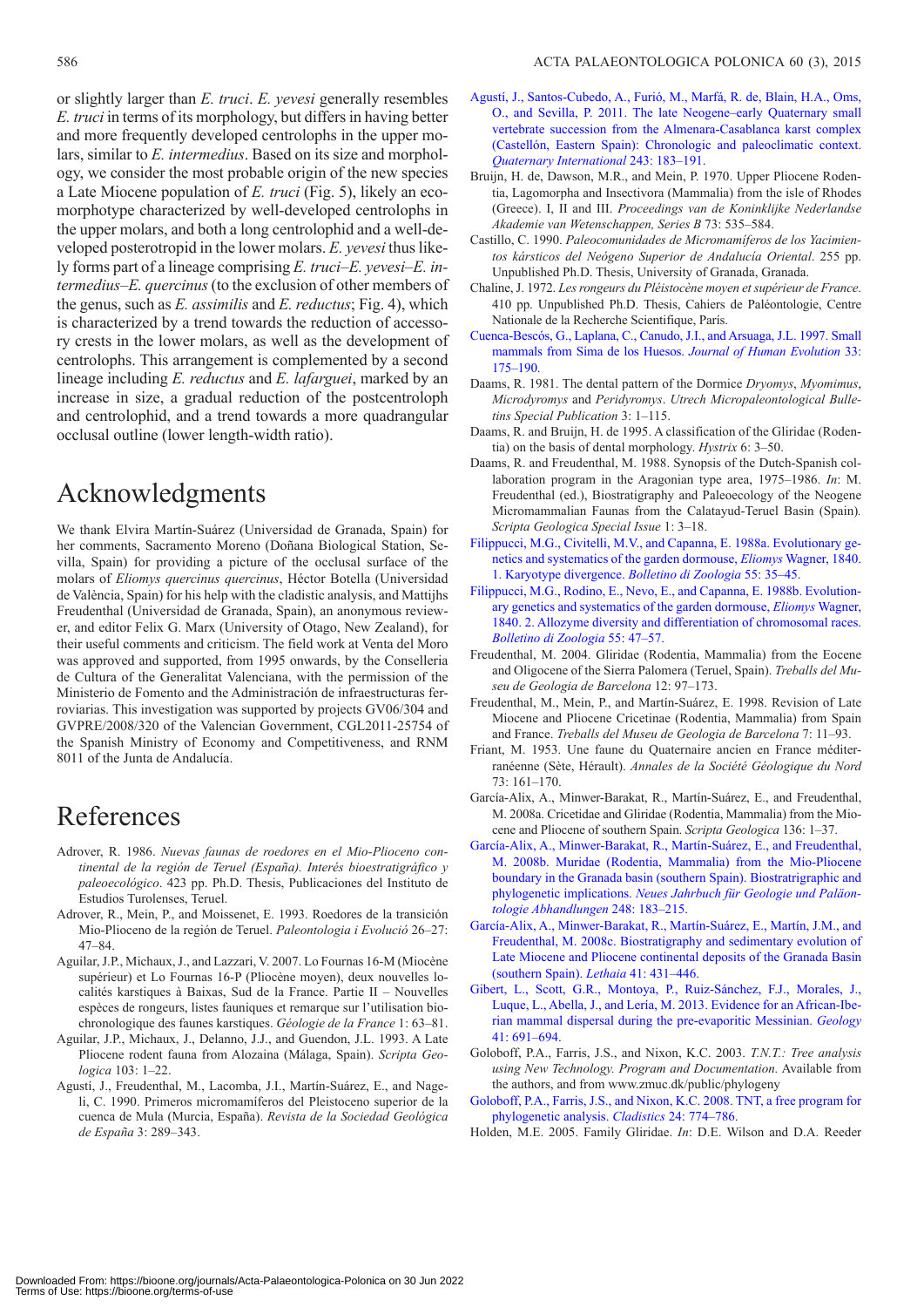(eds.), *Mammal Species of the World. A Taxonomic and Geographic Reference, 4,* 819–841. The John Hopkins University Press, Baltimore.

- Krystufek, B. and Kraft, R. 1997. Cranial variation and taxonomy of garden dormice (*Eliomys* Wagner, 1840) in the circum-Mediterranean realm. *Mammalia* 61: 411–429.
- Mansino, S., Fierro, N., Ruiz-Sánchez, F.J., and Montoya, P. 2013. The fossil rodent faunas of the localities Alcoy 2C and 2D (Alcoy Basin, Spain). Implications for dating the classical locality of Alcoy-Mina. *Journal of Iberian Geology* 39: 261–284.
- Martín-Suárez, E. 1988. *Sucesiones de micromamíferos en la depresión de Guadix Baza*. 241 pp. Unpublished Ph.D. Thesis, University of Granada, Granada.
- Mein, P., Moissenet, E., and Adrover, R. 1990. Biostratigraphie du Néogène Supérieur du bassin de Teruel. *Paleontologia i Evolució* 23: 121–139.
- [Minwer-Barakat, R., García-Alix, A., Agustí, J., Martín-Suárez, E., and](http://dx.doi.org/10.1666/09-009.1)  Freudenthal, M. 2009. The micromammal fauna from Negratín-1 (Guadix basin, Southern Spain): new evidence of african-iberian mammal exchanges during the late Miocene. *Journal of Paleontology* 83: 854–879.
- [Minwer-Barakat, R., García-Alix, A., Martín-Suárez, E., Freudenthal, M.,](http://dx.doi.org/10.1111/j.1502-3931.2012.00324.x)  and Viseras, C. 2012. Micromammal biostratigraphy of the Upper Miocene to lowest Pleistocene continental deposits of the Guadix basin, southern Spain. *Lethaia* 45: 594–614.
- [Minwer-Barakat, R., Madurell-Malapeira, J., Alba, D.M., Aurell-Garrido,](http://dx.doi.org/10.1080/02724634.2011.576730)  J., Esteban Trivigno, S. de, and Moyà-Solà, S. 2011. Pleistocene rodents from the Torrent de Vallparadís section (Terrassa, Northeastern Spain) and biochronological implications. *Journal of Vertebrate Paleontology* 31 (4): 849–865.
- [Montoya, P., Morales, J., Robles, F., Abella, J., Benavent, J.V., Marín,](http://dx.doi.org/10.3989/egeol.0662128)  M.D., and Ruiz-Sánchez, F.J. 2006. Las nuevas excavaciones (1995– 2006) en el yacimiento del Mioceno final de Venta del Moro, Valencia. *Estudios Geológicos* 62: 313–325.

Morales, J. 1984. *Venta del Moro: su macrofauna de mamíferos y biostra-*

*tigrafía continental del Mioceno terminal mediterráneo*. 340 pp. Editorial Universidad Complutense, Madrid.

- Moreno Garrido, S. 1984. *Biometría, Biología y dinámica poblacional del lirón careto, Eliomys quercinus (L), en Doñana, sureste de España*. 310 pp. Unpublished Ph.D. Thesis, Universidad de Granada, Granada.
- Nadachowski, A. and Daoud, A. 1995. Patterns of myoxid evolution in the Pliocene and Pleistocene of Europe. *Hystrix* 6: 141–149.
- Robles, F. 1970. *Estudio estratigráfico y paleontológico del Neógeno del río Júcar*. 275 pp. Unpublished Ph.D. Thesis, Universitat de València, Valencia.`
- [Sesé, C. 2006b. Micromamíferos \(Rodentia, Insectivora, Lagomorpha y](http://dx.doi.org/10.3989/egeol.0662138) Chiroptera) de la Peña de Estebanvela (Segovia). *In*: S. Ripoll Cacho and F. Muñoz (eds.), La Peña de Estebanvela (Estebanvela-Ayllón, Segovia). Grupos Magdalenienses en el Sur del Duero, Memorias, Junta de Castilla y León. *Arqueología en Castilla y León* 17: 145–165.
- Sesé, C. and Villa, P. 2008. Micromammals (rodents and insectivores) from the early Late Pleistocene cave site of Bois Roche (Charente, France): Systematics and paleoclimatology. *Geobios* 41: 399–414.
- [Sesé, C., Panera, J., Rubio-Jara, S., and Pérez-González, A. 2011. Micro](http://dx.doi.org/10.1016/j.geobios.2007.10.005)mamíferos del Pleistoceno Medio y Pleistoceno Superior en el Valle del Jarama: yacimientos de Valdocarros y HAT (Madrid, España). *Estudios Geológicos* 67: 131–151.
- [Weerd, A. van de 1976. Rodent faunas of the Mio-Pliocene continental](http://dx.doi.org/10.3989/egeol.40290.127) sediments of the Teruel-Alfambra region, Spain. *Utrech Micropaleontological Bulletins, Special Publication* 2: 1–217.
- Wagner, A. 1840. Beschreibung einiger neuer Nager, welche auf der Reise des Herrn Hofraths v. Schubert gesammelt wurden, mit Bezugnahme auf einige andere verwandte Formen. *Abhandlungen der Mathematisch-Physikalischen Classe der Königlich Bayerischen Akademie der Wissenschaften* 3: 175–218.